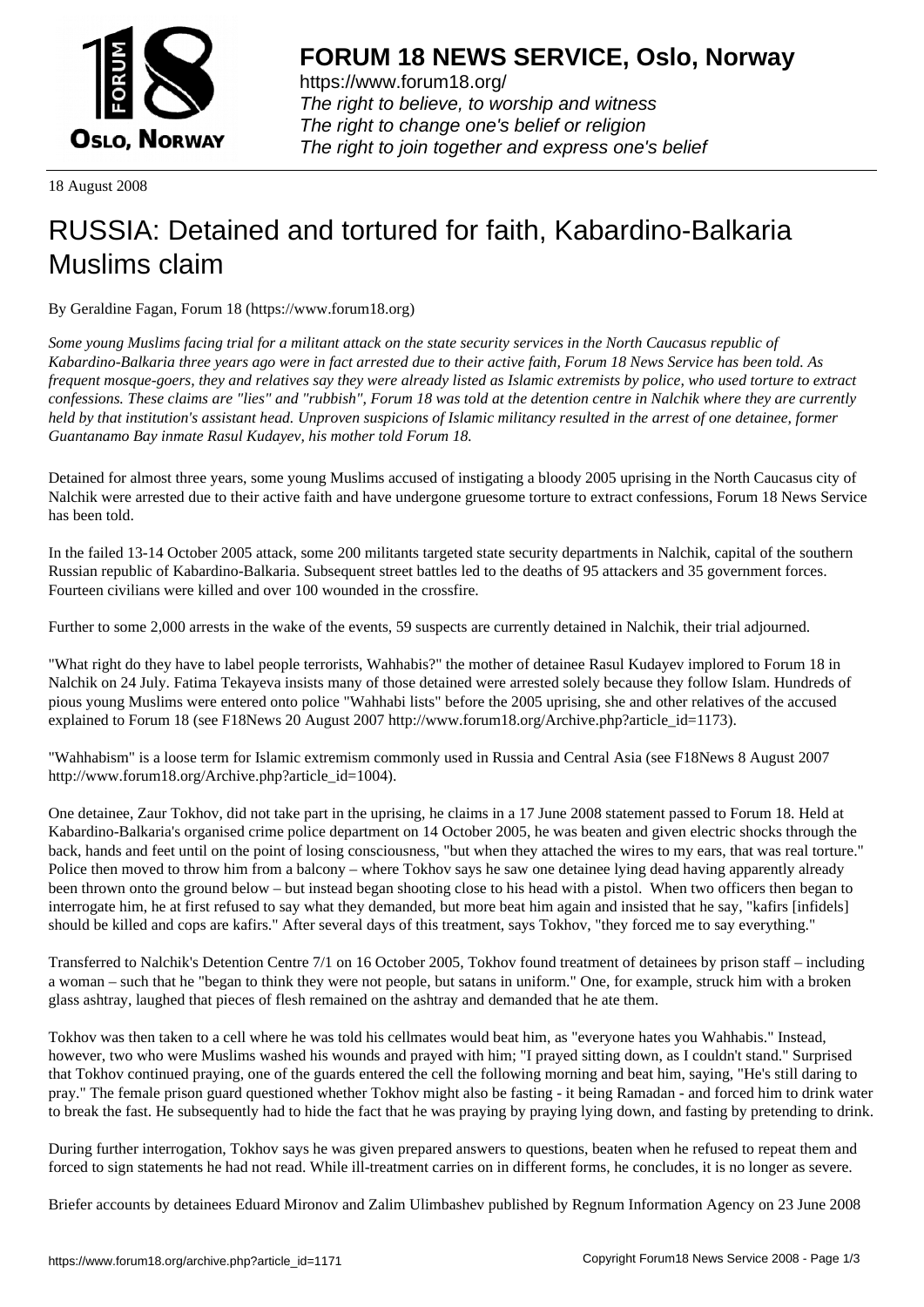shocks until in a semi-conscious state, according to Amnesty International.

Azamat Akhkubekov was also badly beaten and tortured using electric shocks during the initial months of his detention, his wife Alyona told Forum 18 on 24 July. A few weeks ago Akhkubekov's lungs required drainage, as they were two-thirds full of fluid due to being punctured by ribs broken during beatings, she maintained. Insisting that her husband had not participated in the 2005 uprising, Akhkubekova told Forum 18 he turned to Islam while in prison in 2002, and began to pray five times a day there. "Anyone who does that automatically goes on a Wahhabi list."

Declining to be named, the camouflage-uniformed assistant head of Detention Centre 7/1 insisted to Forum 18 that reports of torture were "lies" and "rubbish": "We don't touch them – that's the law." He refused Forum 18's request to see inside the prison complex on 27 July, however. "I have no right to show you anything," he remarked. "This is a closed institution." Asked about conditions for detainees, the assistant prison head described them as "ideal – like this," and pointed to a whitewashed exterior wall.

Those detained in 2005 intended to stage a coup, Mufti Anas Pshikhachev, who heads Kabardino-Balkaria's Muslim Spiritual Directorate, maintained to Forum 18 on 25 July. "Some went to mosque, of course (..) but religion doesn't call on people to take up guns and start shooting. You don't resolve problems like that in a civilised society."

A deputy representing the pro-Kremlin United Russia party in the Nalchik suburb of Khasanya was even detained by organised crime police in the wake of the uprising, he told Gazeta national daily newspaper in October 2005. "Masked men flew at me, swearing, as if I were a criminal," Ramazan Tembotov recalled. "Unlike the others, they didn't beat me though – they led me through offices and cellars and showed me what they do with other detainees: torture as in the Gestapo." Tembotov believes a phone call to his contacts in the FSB security service saved him from ill-treatment.

"Thank you, President Bush!" Fatima Tekayeva sighed to Forum 18 with an ironic smile. "America did us such a great favour." After two years' incarceration at Guantanamo Bay Detention Centre, the finger of suspicion inevitably pointed at her son following the 2005 Nalchik uprising, even though the United States found no case against him, she explained.

Kabardino-Balkaria's junior wrestling champion, Rasul Kudayev travelled to Central Asia in 2001 to pursue his sporting career and religious education, according to Tekayeva. Suspected as a Russian spy, he was imprisoned in Afghanistan until the fall of the Taliban in late 2001, when he was handed over to the United States by Northern Alliance forces. In February 2004 the US extradited Kudayev to Russia on assurance that he would not be tortured.

Tekayeva insists that her son was not involved in the Nalchik uprising. On the morning of 13 October 2005 she was due to appear as a witness at a court hearing in central Nalchik, she pointed out to Forum 18. "We discussed this over tea the night before – if Rasul was the leader, as they say, or even a participant, he should have known that something was going to happen and said, 'Mum, why don't you stay at home tomorrow?'" Tekayeva also queries why her son was not detained until 23 October. "The federal forces sent for him also wondered about that. 'Are they idiots,' they asked, 'waiting ten days before apprehending an international terrorist?'"

Kudayev denies any link with the 2005 Nalchik uprising instigators to Russian state TV news reporters in an interview recorded shortly after the events and viewed by Forum 18. Asked what he believes Islam to be, he replies, "Not killing people and living in peace."

Magomed Abubakarov, Kudayev's lawyer and an ethnic Chechen, believes the authorities' methods in Kabardino-Balkaria parallel those in his native region, "except in Chechnya a person would never be persecuted for going to mosque frequently." First, he told Forum 18 on 24 July, "they get a person on whom they don't actually have anything, he's just a suspect." Then, "torture, torture, torture – confession." (END)

For a personal commentary by Irina Budkina, editor of the http://www.samstar.ru Old Believer website, about continuing denial of equality to Russia's religious minorities, see F18News 26 May 2005 http://www.forum18.org/Archive.php?article\_id=570.

For more background see Forum 18's Russia religious freedom survey at http://www.forum18.org/Archive.php?article\_id=947.

Reports on freedom of thought, conscience and belief in Russia can be found at http://www.forum18.org/Archive.php?query=&religion=all&country=10.

A printer-friendly map of Russia is available at http://www.nationalgeographic.com/xpeditions/atlas/index.html?Parent=europe&Rootmap=russi.

If you need to contact F18News, please email us at: f18news @ editor.forum18.org

Forum 18